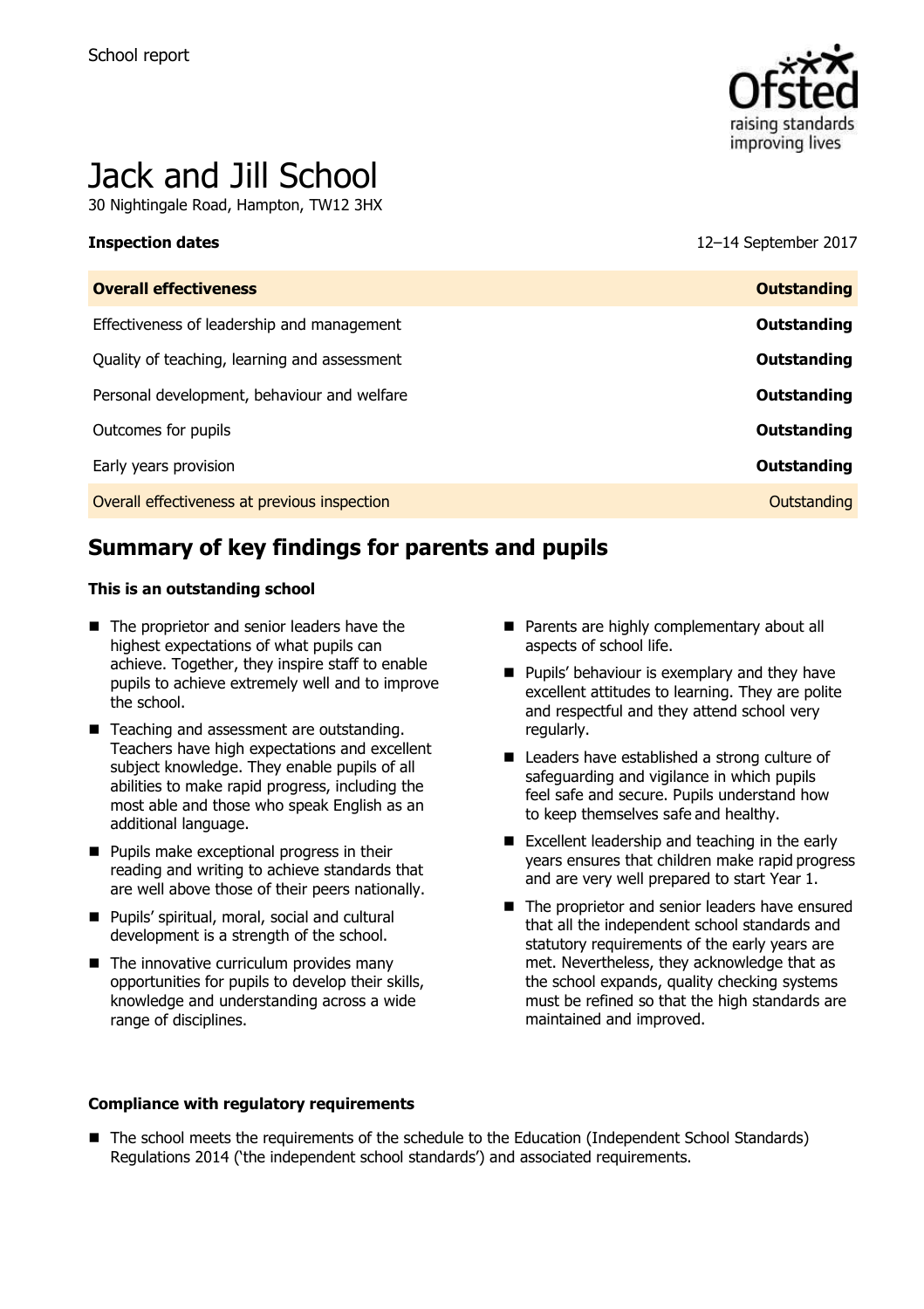

# **Full report**

### **What does the school need to do to improve further?**

- **Ensure that systems for ensuring high standards of provision and outcomes are refined** by:
	- taking into account the challenges of managing an additional site and the proposed increase in the age range and number of pupils, so that the high standards achieved so far are maintained and improved.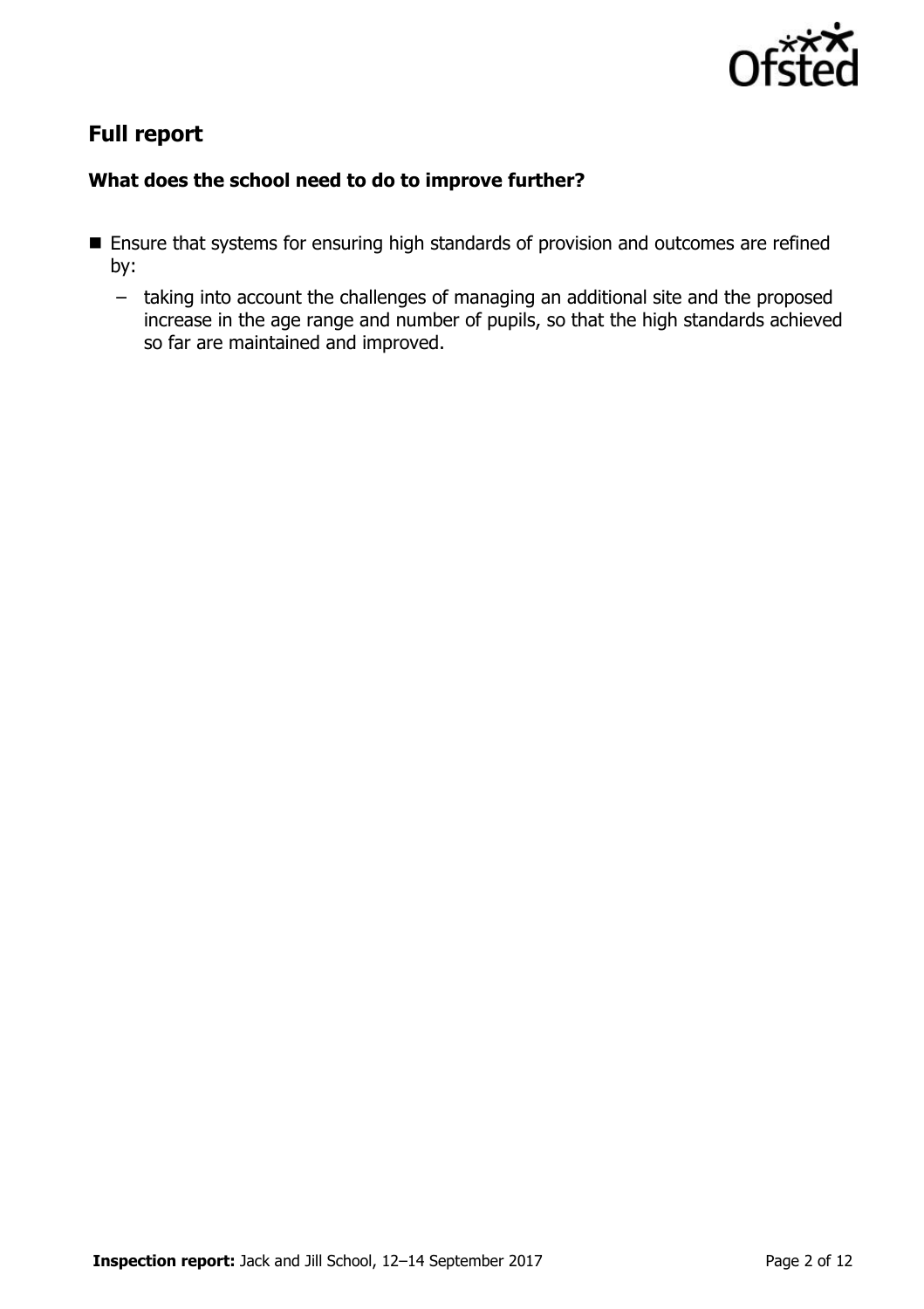

## **Inspection judgements**

#### **Effectiveness of leadership and management <b>Constanting**

- The proprietor and two headteachers provide very strong and effective leadership. They are very ambitious and have high expectations for the school and its pupils. They inspire a committed team of staff. Together, they have ensured that all the independent school standards are met.
- **Despite the school's continuing success, the proprietor and senior leaders are far from** complacent. Since the previous inspection, there has been a continuous focus on improving teaching and ensuring pupils' safety and welfare. Highly effective mentoring of staff, together with regular supervision, has made a strong contribution to the excellent teaching and outcomes for pupils.
- Middle leaders are accountable for the progress made in their subject areas. They and senior leaders conduct regular reviews in which all staff, including classroom teachers, observe learning, check the pupils' books and write plans for further improvement. In this way, all staff contribute to school improvement and development. The highly effective appraisal system is closely linked to the outcomes that pupils achieve.
- The two headteachers have a deep understanding of the processes of learning and assessment and are committed to bringing about continuing improvements. With the support of the proprietor, they have improved teachers' skills and abilities through study and research programmes.
- **Effective methods are in place to check pupils' progress and achievement. Information** from these checks is regularly analysed by senior and middle leaders so that support can be given if any pupil is not achieving the standards of which they are capable.
- The stimulating and innovative curriculum has been designed to ensure that skills are developed rapidly and to encourage problem-solving and curiosity. Literacy and numeracy are integrated into the wider curriculum at all levels. Pupils are excited by the opportunity to learn to play musical instruments and participate in music and drama productions as well as in sporting activities. The curriculum is carefully matched to pupils' needs and enriched with a stimulating out-of-hours programme.
- Leaders have ensured that the curriculum provides a seamless transition between the different key stages in the school. This has been crucial to ensuring that pupils make rapid progress and to preventing dips in performance.
- The promotion of pupils' spiritual, moral, social and cultural development is a particular strength of the school. Leaders are committed to ensuring that all pupils have equal opportunities. Pupils are respectful and tolerant and have a mature appreciation of people who have different beliefs or lifestyles from their own. Visits to places of worship and the marking of festivals from different religions around the world provide pupils with many opportunities to reflect on their feelings and behaviour. There is a strong emphasis on helping pupils to understand the importance of leading healthy lifestyles, including attention to emotional and mental health.
- There is a very strong partnership between families and the school. Of those parents who responded to Parent View, Ofsted's questionnaire for parents, almost all would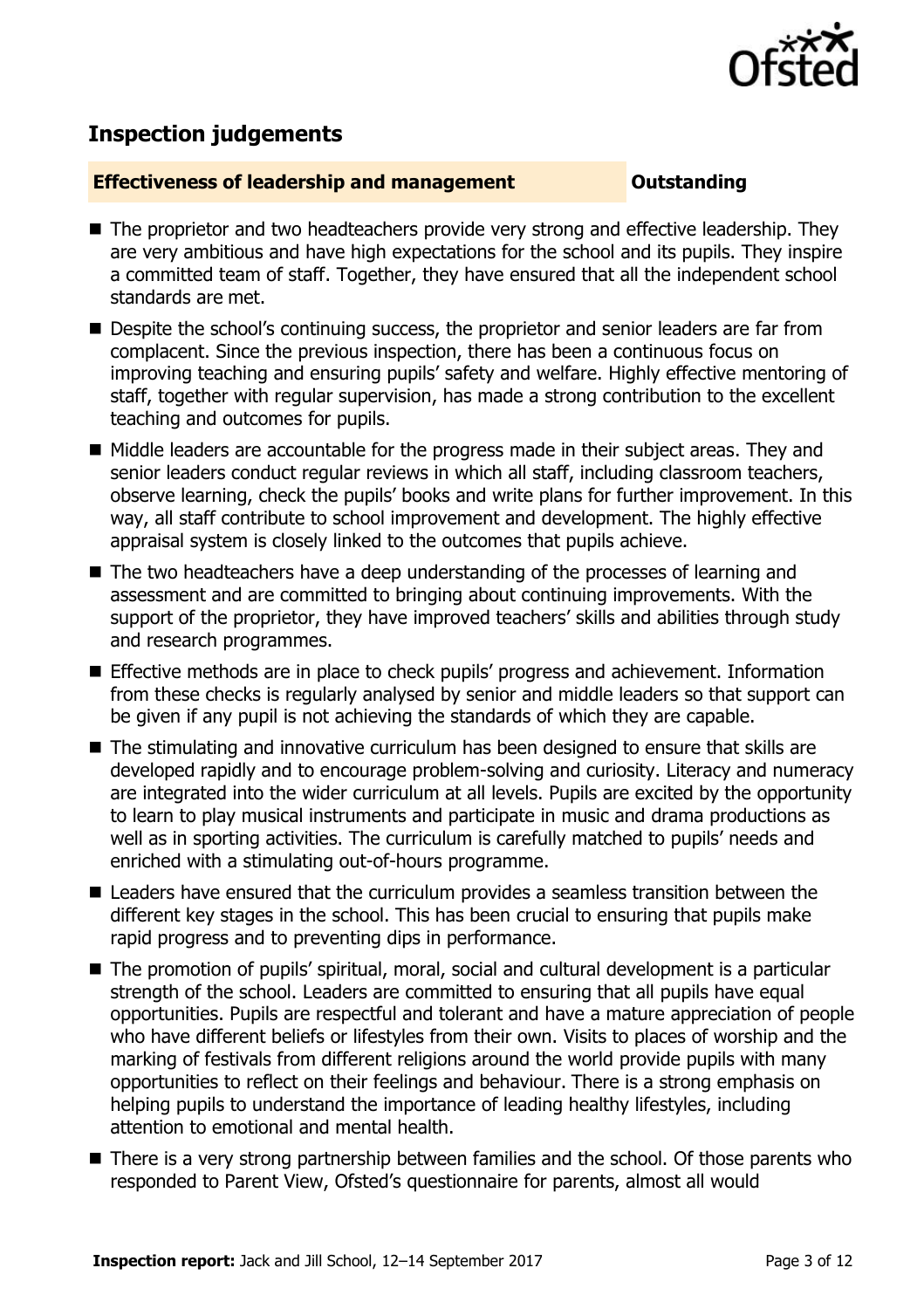

recommend the school to another parent.

- The proprietor is committed to staff development. Her support, quidance and advice have enabled several staff to achieve promotions. Over the past year, several senior and middle leaders have been appointed. These measures have ensured that the school has leaders with the skills needed to manage the proposed expansion, as described below. Nevertheless, the proprietor and leaders are well aware that they should now refine further the school's quality assurance processes to ensure that the high standards already achieved are maintained and that improvement continues.
- **Inspectors were asked to consider the school's proposal to open a new site and increase** the age range and the number of pupils on roll. The required schemes of work and suitable resources have been prepared to reflect the proposed changes to the age range and number of pupils. The new site has the capacity to accommodate such an expansion. The school is likely to meet the standards if the changes are implemented.

#### **Governance**

- Governance is outstanding. The proprietor and a group of professional advisers act as governors, working effectively with leaders to ensure that the school continues to improve rapidly. This strong partnership has ensured that all statutory requirements are met.
- Membership is drawn from a wide field of professional expertise and experience, which includes education, finance, governance, health and safety, human resources, law and safeguarding. Governors provide excellent challenge to senior leaders and hold them to account.
- Governors effectively oversee the school's system for appraisal of staff performance. They study information carefully and are actively involved in ensuring that decisions are based on secure evidence that is firmly linked to pupils' progress.
- The proprietor and governors conduct reviews of all aspects of the school's work throughout the year and receive regular updates on pupils' progress and achievement.

#### **Safeguarding**

- The arrangements for safeguarding are effective.
- Because the proprietor and staff place pupils' safety and welfare at the heart of the school's ethos, pupils feel safe and secure. They have a mature appreciation of how to stay safe while travelling locally and further afield and when using the internet.
- A strong culture of safety and care for pupils' well-being exists throughout the school. The proprietor, staff and governors have completed all the expected training, including 'Prevent'. The school's safeguarding policy, which is published on the school's website, is firmly based on the Secretary of State's latest guidance, 'Keeping children safe in education' (September 2016). For example, staff are aware of the requirement to inform the police if they have concerns regarding female genital mutilation.
- Each site benefits from its own designated lead member of staff for safeguarding. Detailed records are maintained of all safeguarding incidents and the school works well with external agencies and parents, as appropriate. Detailed and rigorous risk assessments help to ensure that pupils are kept safe.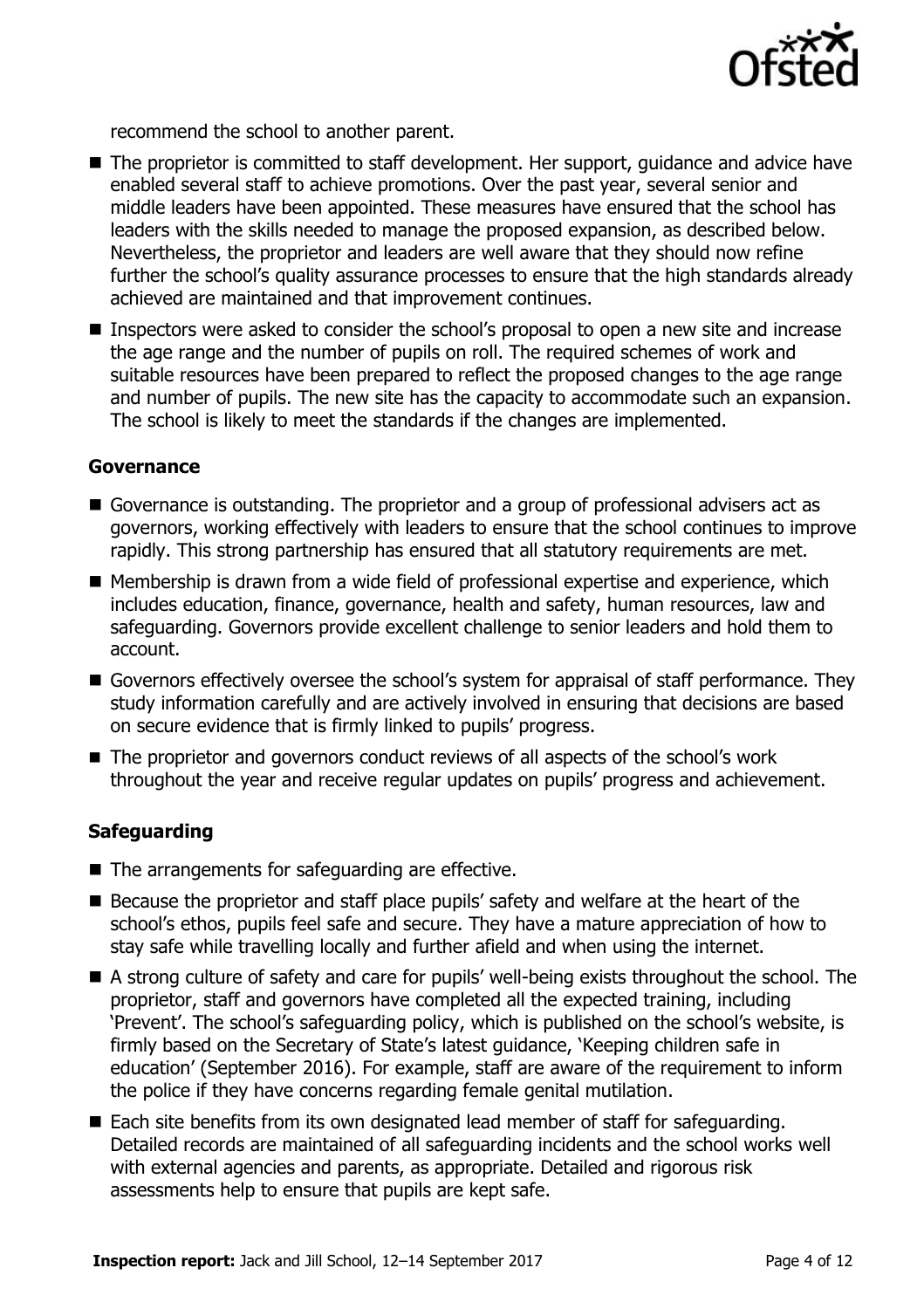

■ One of the headteachers is the independent schools' representative on the Local Safeguarding Children Board. This is a body with representatives from several agencies that is set up in every local authority to consider safeguarding arrangements. This link helps the school staff to keep up to date with current safeguarding practice.

### **Quality of teaching, learning and assessment Outstanding**

- **Pupils make excellent progress as they move through the school because teachers have** high expectations of what they can achieve, both academically and personally. For example, the standard of presentation of work in pupils' books is high.
- Teachers know their pupils extremely well. High levels of respect and trust between staff and pupils enable very positive relationships to be formed. This mutual respect gives pupils the confidence to tackle challenging tasks and to learn from their mistakes. Warm working relationships motivate pupils to learn and involve themselves fully in lessons.
- Rigorous checks on pupils' skills and aptitudes when they arrive at the school ensure that staff know the potential of individuals. Teachers are then able to plan interesting activities that are carefully tailored to pupils' needs.
- Teachers have very secure subject knowledge and infectious enthusiasm for their subjects. This leads to exciting lessons that deepen pupils' knowledge and challenge them consistently.
- Highly effective specialist teaching in art, coding (computing), engineering, French, music and physical education enables pupils to achieve extremely well.
- **Pupils' communication skills are extremely well developed, particularly for the most able** pupils and those who speak English as an additional language. Through highly effective questioning, teachers carefully tease out what is securely known and what aspects of learning need further practice and consolidation. Pupils are given helpful guidance on their work that identifies strengths and areas for improvement. This is having a very positive impact on pupils' learning and progress over time.

### **Personal development, behaviour and welfare <b>COUTS** Outstanding

### **Personal development and welfare**

- The school's work to promote pupils' personal development and welfare is outstanding.
- Adults act as excellent role models within the school's calm atmosphere. Dedicated and caring staff make a strong contribution to the physical and emotional well-being of the pupils. This helps pupils approach their work with self-confidence and determination to succeed.
- **Pupils have a clear understanding of British values and current affairs. They have a good** understanding of the justice system, democracy and the importance of freedom of expression and choice. They are well prepared for the next stage of their education and for their lives in British society.
- **Pupils have a voice through the school council. They understand that this voice matters** and willingly take on a variety of leadership roles. Older pupils, for example, mentor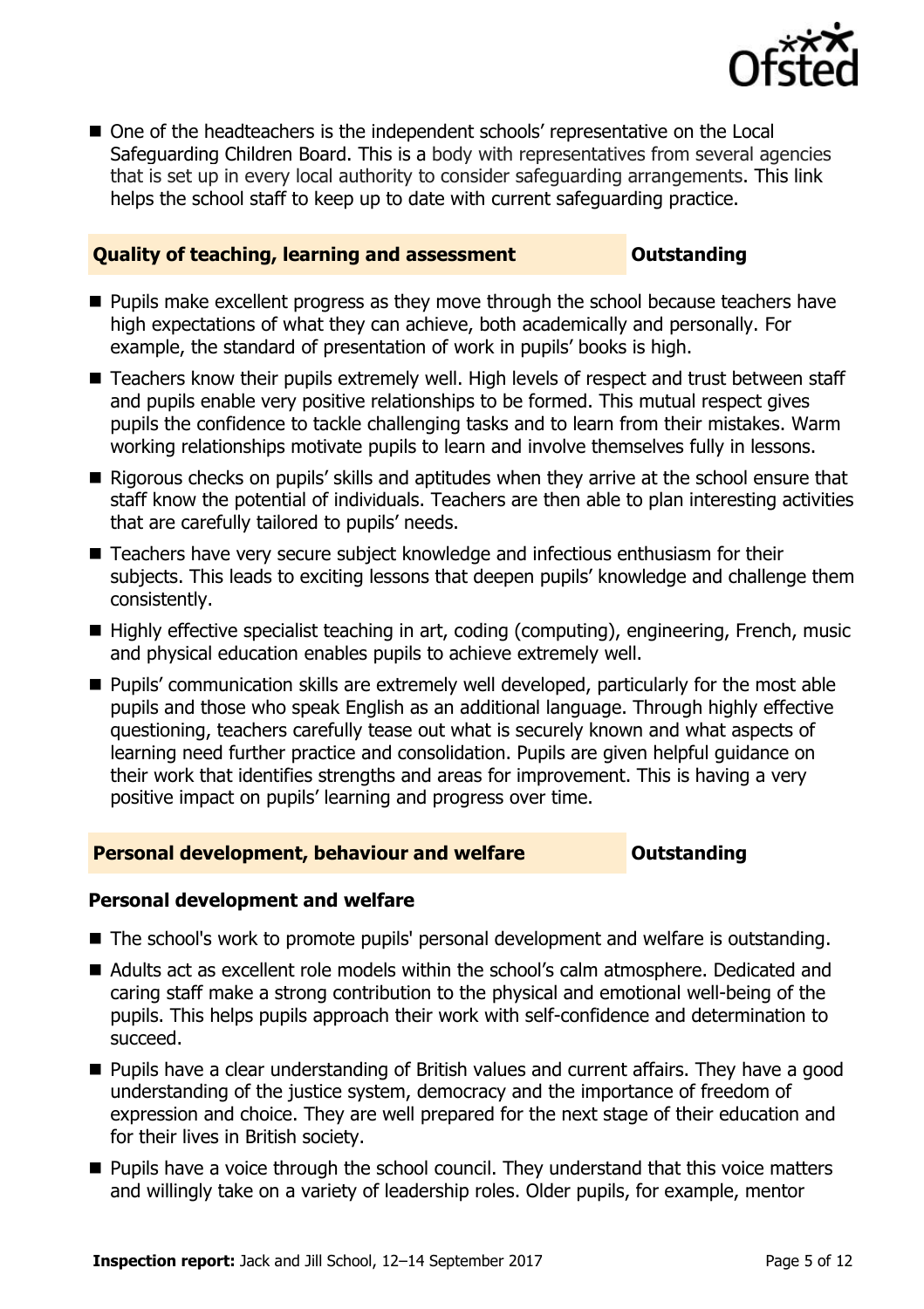

younger ones. They have been fully involved in making helpful suggestions for the additional school site.

- Safety procedures and risk assessments for the supervision of pupils' travel from the school to the different sporting venues that the school uses are rigorous.
- $\blacksquare$  Pupils are confident in the knowledge that they feel safe. They know how to keep themselves safe in a variety of situations, including while using the internet and social media. They have a good knowledge of different types of bullying, including cyber bullying. They say that bullying is rare and, if it does occur, it is quickly dealt with by teachers.

### **Behaviour**

- The behaviour of pupils is outstanding.
- **Pupils attend school very regularly and display an infectious enthusiasm for learning. They** work diligently and with purpose on a range of interesting activities, enabling them to develop the skills they need to study effectively. High levels of self-discipline and selfreliance help pupils to achieve high standards, both academically and socially.
- **Pupils get on very well with each other and with adults and visitors. They display** exemplary manners towards each other and to staff. During their leisure times, pupils enjoy games or chat together in friendly groups.
- Parents who responded to Parent View and those who spoke to inspectors are confident that the school manages behaviour extremely well.

### **Outcomes for pupils Outstanding**

- Evidence from the school's comprehensive assessment system and from scrutiny of pupils' work confirms that pupils achieve extremely well. They reach expectations that are higher than those of pupils of the same age nationally by the time they leave the school. They make rapid progress in a range of subjects, including reading, writing and mathematics. They acquire many skills and achieve excellent outcomes particularly in sports, music and drama.
- $\blacksquare$  Pupils leave key stage 1 with a secure grounding in English and mathematics, so that they begin key stage 2 with the essential skills on which to base strong progress in a full range of subjects.
- In English, pupils' comprehension and language skills are excellent. Their standards in spelling, grammar and punctuation are well above expectations for their ages. Pupils have excellent communication skills and use an extensive range of language for their ages. They are very fluent and confident readers. By the end of Year 2, when most pupils are seven, all pupils read at least at the level expected of eight-year-olds, with just over one in 10 having a reading age that is three years above their chronological age.
- Interesting problem-solving activities help to deepen their knowledge and understanding of key mathematical concepts. Scrutiny of the school's information and pupils' work in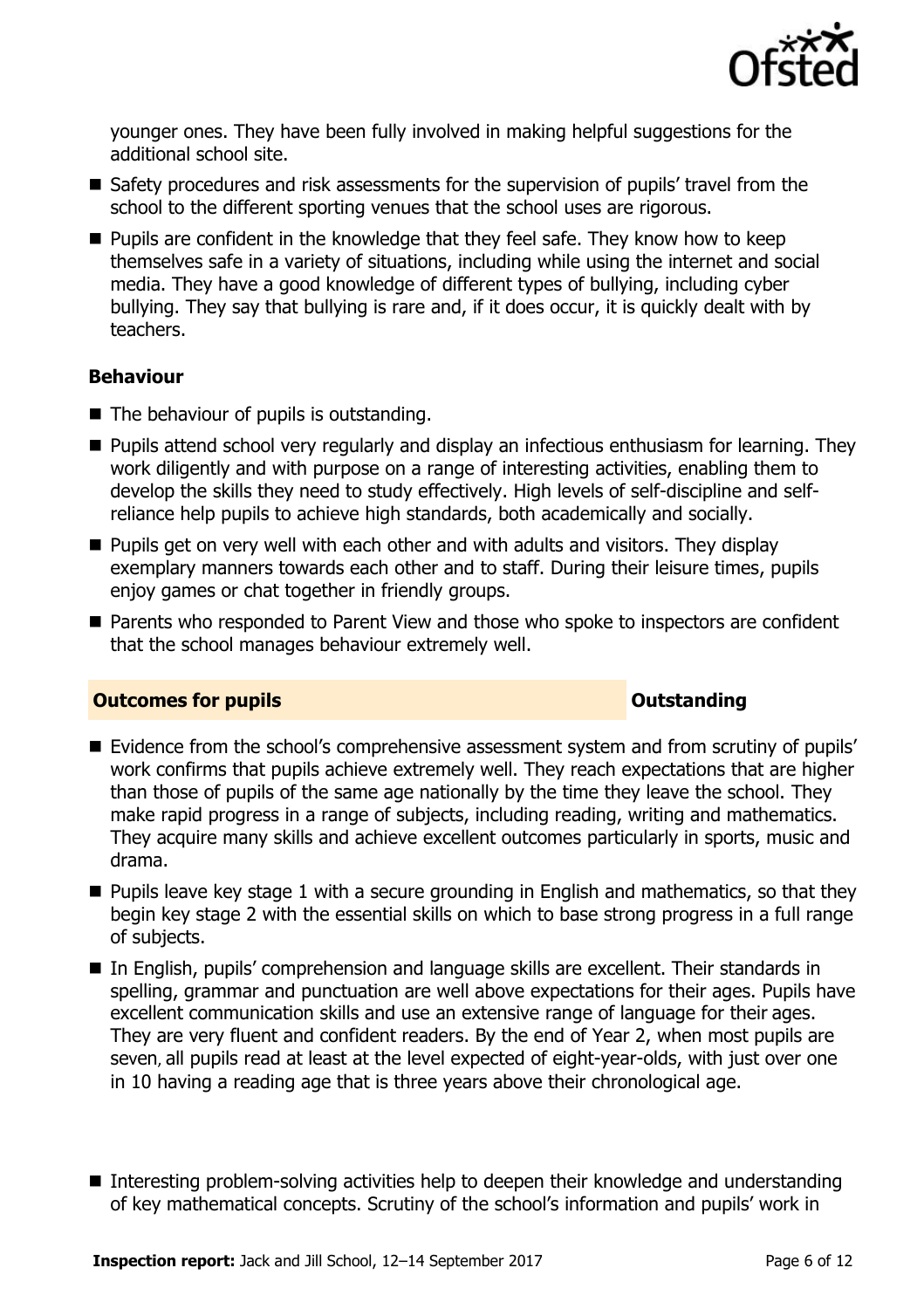

mathematics confirms that pupils make rapid progress.

- **Pupils' books show consistently excellent work in history, geography, religious education,** art and technology. As pupils move up the school, they develop strong skills in science and information and communication technology (ICT).
- Interesting activities are tailored to pupils' individual needs and enthusiasms. This particularly benefits all pupils, including the less and most able pupils, as there are no limits to what or how quickly they can learn.
- **From Year 1, all pupils are entered for examinations in public speaking and achieve well.** Similarly, pupils are successful in examinations on a variety of musical instruments. These experiences help them to become confident and assured.
- **Pupils are prepared well for the next stage of their education because of their high levels** of attainment in many subjects. They have a sound general knowledge, confidence and good learning behaviour. In 2017, all pupils successfully gained places at independent preparatory schools.

#### **Early years provision CONSTANDING TO A RESEARCH CONSTANDING TO A RESEARCH CONSTANDING TO A RESEARCH CONSTANDING TO A RESEARCH CONSTANDING TO A RESEARCH CONSTANDING TO A RESEARCH CONSTANDING TO A RESEARCH CONSTANDING TO**

- Highly effective leadership, together with strong teaching, has ensured that children make excellent progress.
- Most children join the pre-school class with skills and knowledge that are typical for their age. They make excellent progress so that they are very well prepared for entry into Year 1. In 2017, all children achieved a good level of development, which is well above the national level.
- Staff set high expectations of behavior and attitudes, and work closely together to provide interesting activities so that children are motivated to achieve well. The stimulating indoor and outdoor areas help children to enjoy their learning.
- In a successful music and movement lesson children responded very enthusiastically to the teacher's violin playing. For example, when the music was quiet children stood on their tiptoes and when it was loud, they stamped their feet. This enabled them to learn about differences in volume and how the body responds to this stimulus.
- Children learn French very well. Two- and three-year old children have learned to introduce themselves in French, count up to 10 and name eight colours.
- Staff regularly check how well children are doing. They use this information very aptly to plan and adapt activities to develop learning further. The needs of individual children, including those who are learning English as an additional language, are met well.
- Children's behaviour is excellent. From the earliest age, they display very mature attitudes for learning. They show respect to adults and each other and are curious and motivated to learn. High levels of concentration, perseverance and enjoyment are hallmarks of children's learning in the early years.
- **Parents spoken to during the inspection are very supportive of the school. They also** spoke particularly highly of the excellent levels of communication with staff and the rapid progress their children make.
- From an early age, children are taught to reflect on their learning. Festivals from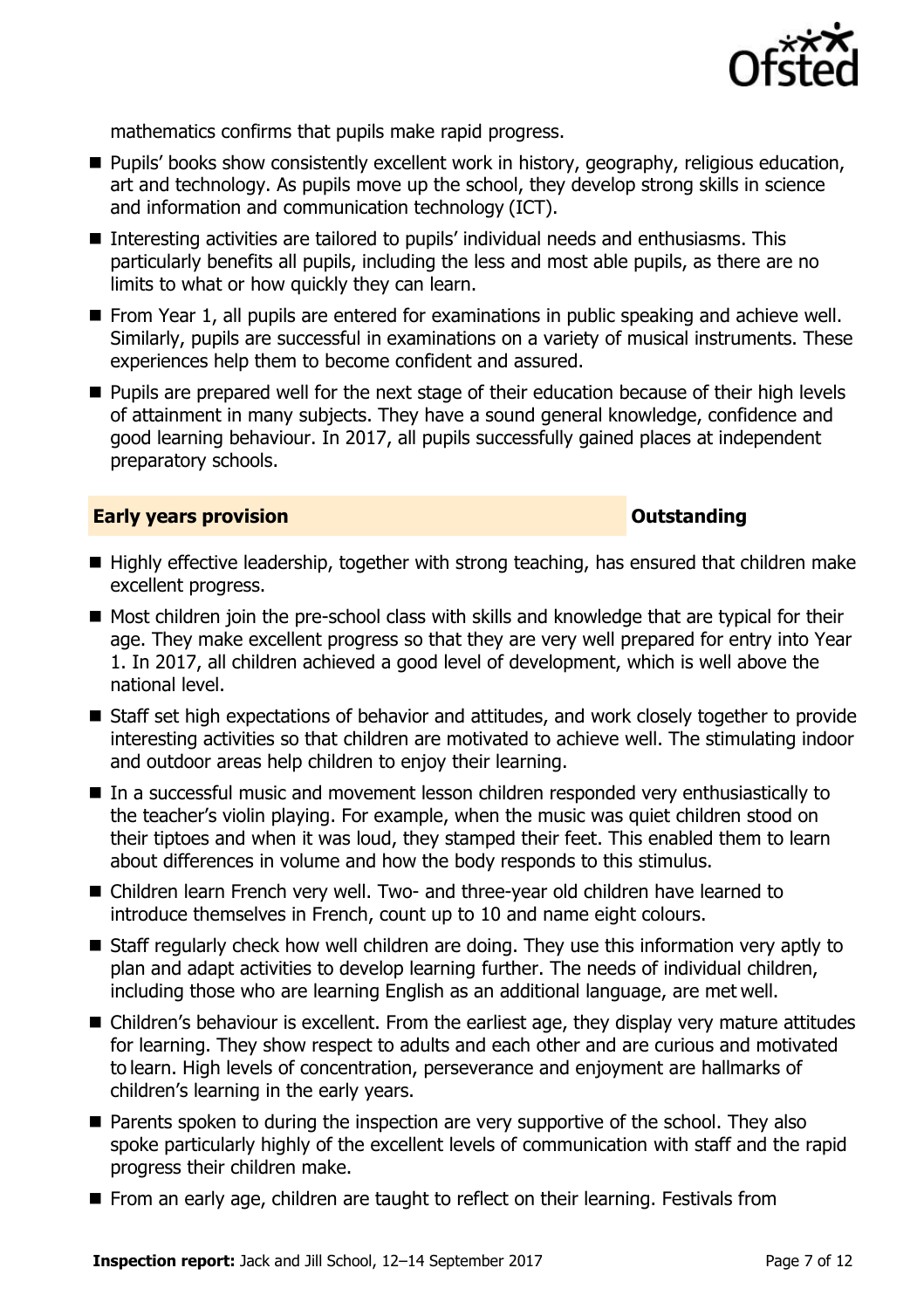

different religions around the world are regularly marked. These activities contribute well to their excellent spiritual, moral, social and cultural development.

- The school has very close links with parents, who indicate their wholehearted approval and appreciation of the early years setting. Parents had nothing but praise for the quality of teaching and the progress that their children were making.
- The leadership of the early years is outstanding. The headteacher of the pre-preparatory department has a very clear understanding of strengths and areas for improvement and is not complacent. She ensures that information about children's progress is accurate and used effectively to plan activities that inspire and motivate children to achieve well. She and her dedicated team have ensured that all the early years requirements are met so children learn in a safe, healthy and secure environment.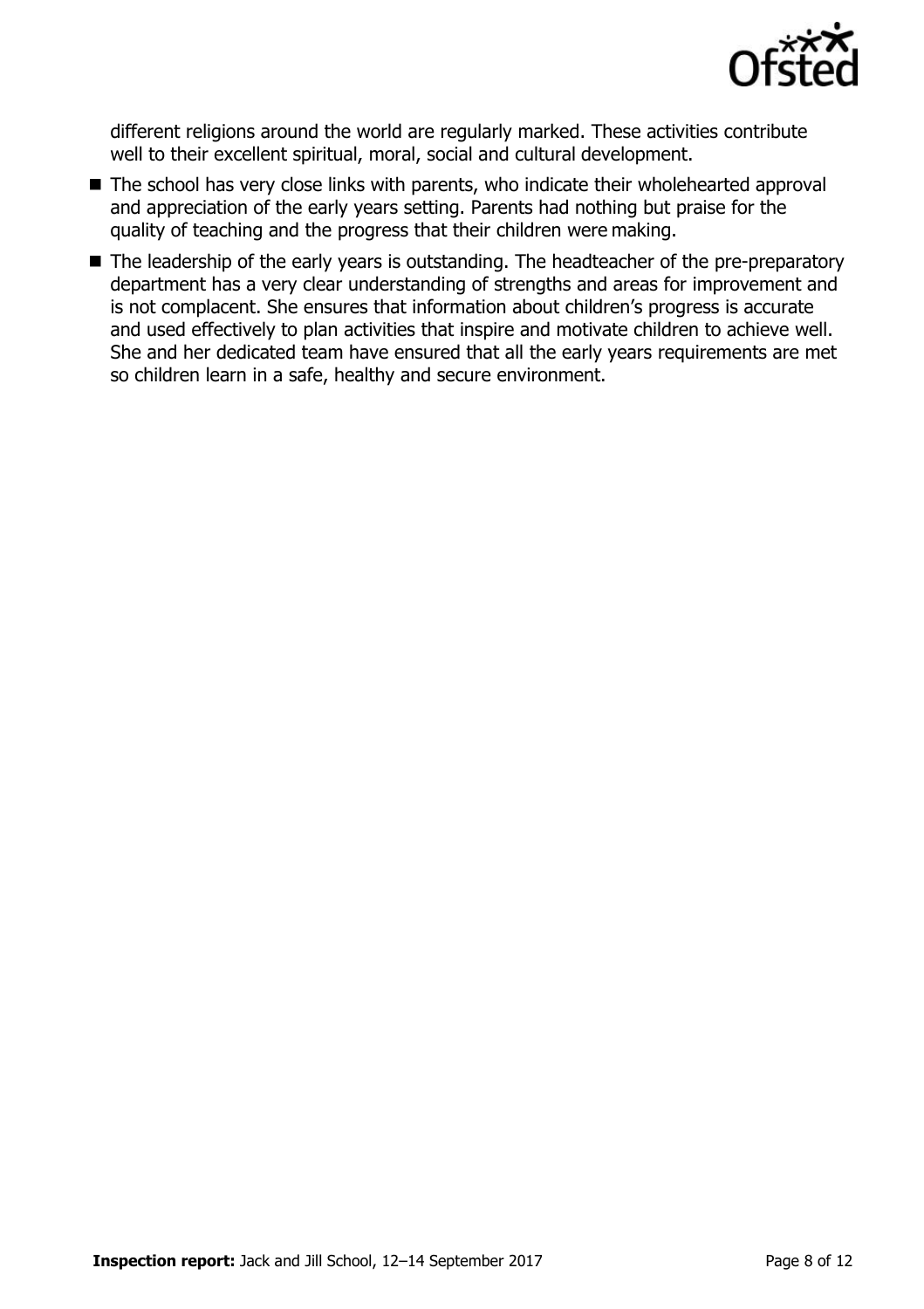

# **School details**

| Unique reference number  | 102939   |
|--------------------------|----------|
| DfE registration number  | 318/6055 |
| <b>Inspection number</b> | 10038158 |

This inspection was carried out under section 109(1) and (2) of the Education and Skills Act 2008, the purpose of which is to advise the Secretary of State for Education about the school's suitability for continued registration as an independent school.

| Type of school                      | Other Independent School        |
|-------------------------------------|---------------------------------|
| School category                     | Independent school              |
| Age range of pupils                 | $2$ to $8$                      |
| Gender of pupils                    | Mixed                           |
| Number of pupils on the school roll | 189                             |
| Number of part-time pupils          | 86                              |
| Proprietor                          | Jack and Jill School Limited    |
| Chair                               | Karen Papirnik                  |
| <b>Headteachers</b>                 | Cara Ventham and Nick Hitchen   |
| Annual fees (day pupils)            | £4,437-12,654                   |
| Telephone number                    | 020 8898 7310                   |
| Website                             | www.jackandjillschool.org.uk    |
| Email address                       | office@jackandjillschool.org.uk |
| Date of previous inspection         | 25-27 November 2014             |

### **Information about this school**

- Jack and Jill School is an independent preparatory school for boys aged two to four years and girls aged two to eight years. The school is located on two sites in the residential areas of Hampton and Twickenham, in south west London. The Nursery and Reception classes are located at 20 First Cross Road, Twickenham, TW2 5QA. Pupils in Years 1 to 4 are taught at Nightingale House, 30 Nightingale Road, Hampton, TW12 3HX.
- In October 2017, the school plans to open an additional site, Clarence House, for pupils in Years 3 to 6, at 165 High Street, Hampton Hill, TW12 1NL.
- There are currently 61 pupils in Years 1 to 4, with 27 children in the Reception class. One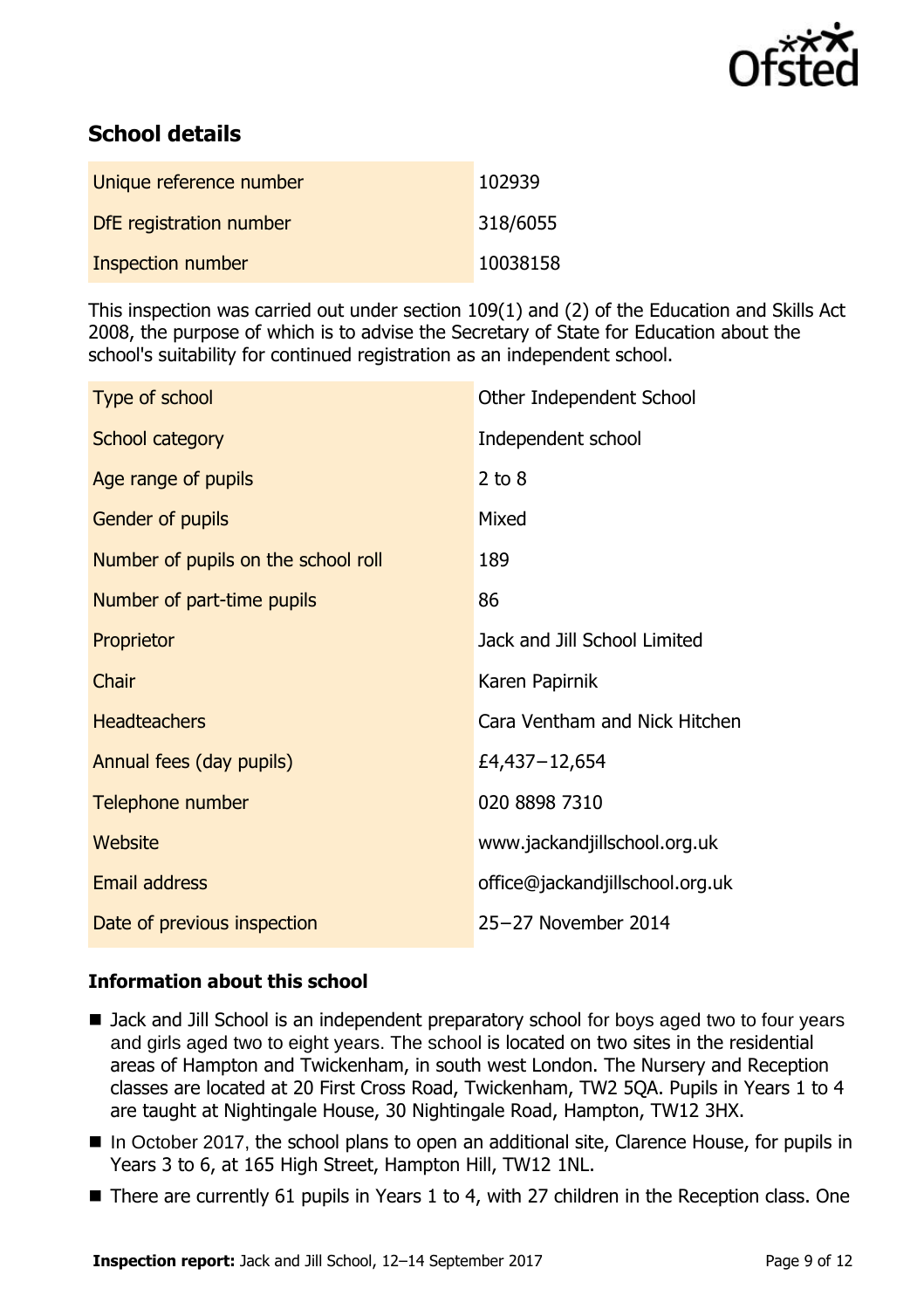

hundred and one children attend the nursery, on a part- or full-time basis. There are no children who are supported by state funding.

- Just over half of pupils are of minority ethnic backgrounds, with the remainder being White British. A small number, who speak a variety of languages, enter with English as an additional language.
- A breakfast club operates on both sites for Jack and Jill School. The breakfast club at Twickenham runs from 07.45 until 9.00 and that at Hampton runs from 7.15am until 8.45am. There is also extended care after school at the Hampton site, which takes place from 3.15pm until 6pm. This is managed by the school.
- There is also an 'extended day' childcare facility from 3pm until 6pm run at Twickenham for children aged from two to 11 years. It is used by children from the school and from other local independent and maintained schools. This facility was not involved in this inspection.
- The school is currently registered for up to 225 pupils aged two to eight years and currently there are 189 pupils aged two to eight years on the roll. None of the pupils has a statement of special educational needs or an education, health and care plan.
- The school was last inspected in November 2014, when it was judged to be outstanding.
- For physical education and games pupils can use the YMCA White House Community Centre, 45 The Avenue, Hampton, TW12 3RN. Older girls attend The Little Gym at 94−102 High Street, Hampton Hill, TW12 1NY. Both venues are a short distance from the school.
- The school aims to 'give children a memorable and enjoyable start to school life and lay firm foundations for their future years of education'. It was opened in 1951 and seeks in its teaching methods and expectations to create a 'home from home' environment. When they leave, most pupils transfer to local independent preparatory schools.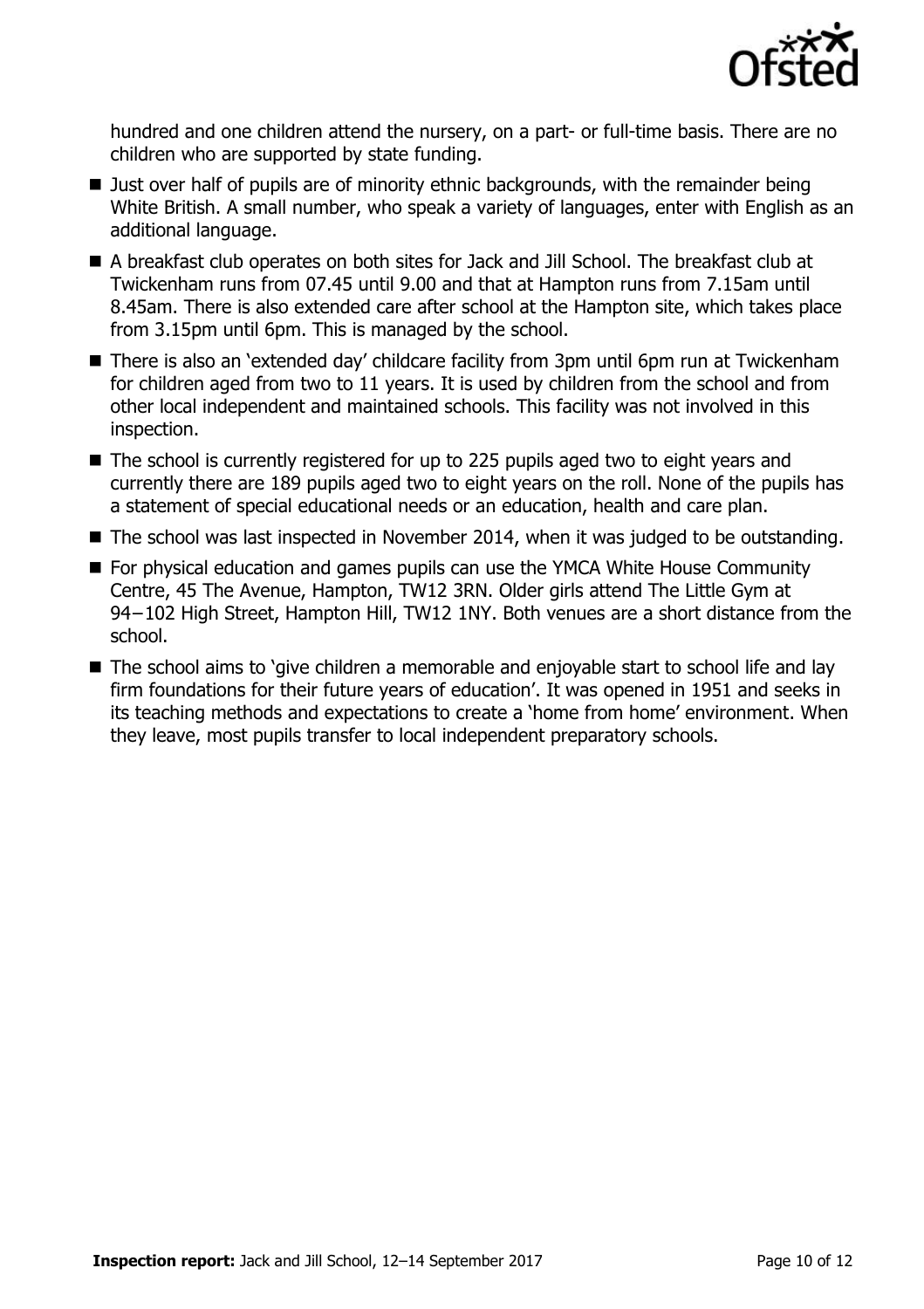

# **Information about this inspection**

- This full standard inspection took place with one day's notice.
- The material change inspection was commissioned by the Department for Education because the school wished to open a further site. The inspectors were also asked to consider the school's application to extend the age range of pupils from two to eight to two to 11 and to increase its registration from 225 to 305 pupils.
- The inspectors observed teaching and learning across both sites, some lessons being seen jointly with senior staff. They spoke to pupils informally throughout the inspection.
- There were 70 responses to Ofsted's online questionnaire for parents, Parent View. One inspector spoke with parents before school started and considered the school's analysis of its own survey of the views of pupils and parents. Inspectors also considered the 26 responses to the staff questionnaire.
- Inspectors held discussions with the proprietor, the two headteachers, staff members and a governor. The lead inspector, together with the proprietor and one headteacher, visited the new additional building in the High Street, Hampton.
- Inspectors reviewed important documents and policies, including those related to safeguarding, to check the school's compliance with the independent school standards. They scrutinised pupils' books and the school's information about pupils' attainment and progress.

#### **Inspection team**

David Scott, lead inspector and offsted Inspector

Karen Matthews **Contact Institute Institute Inspector**